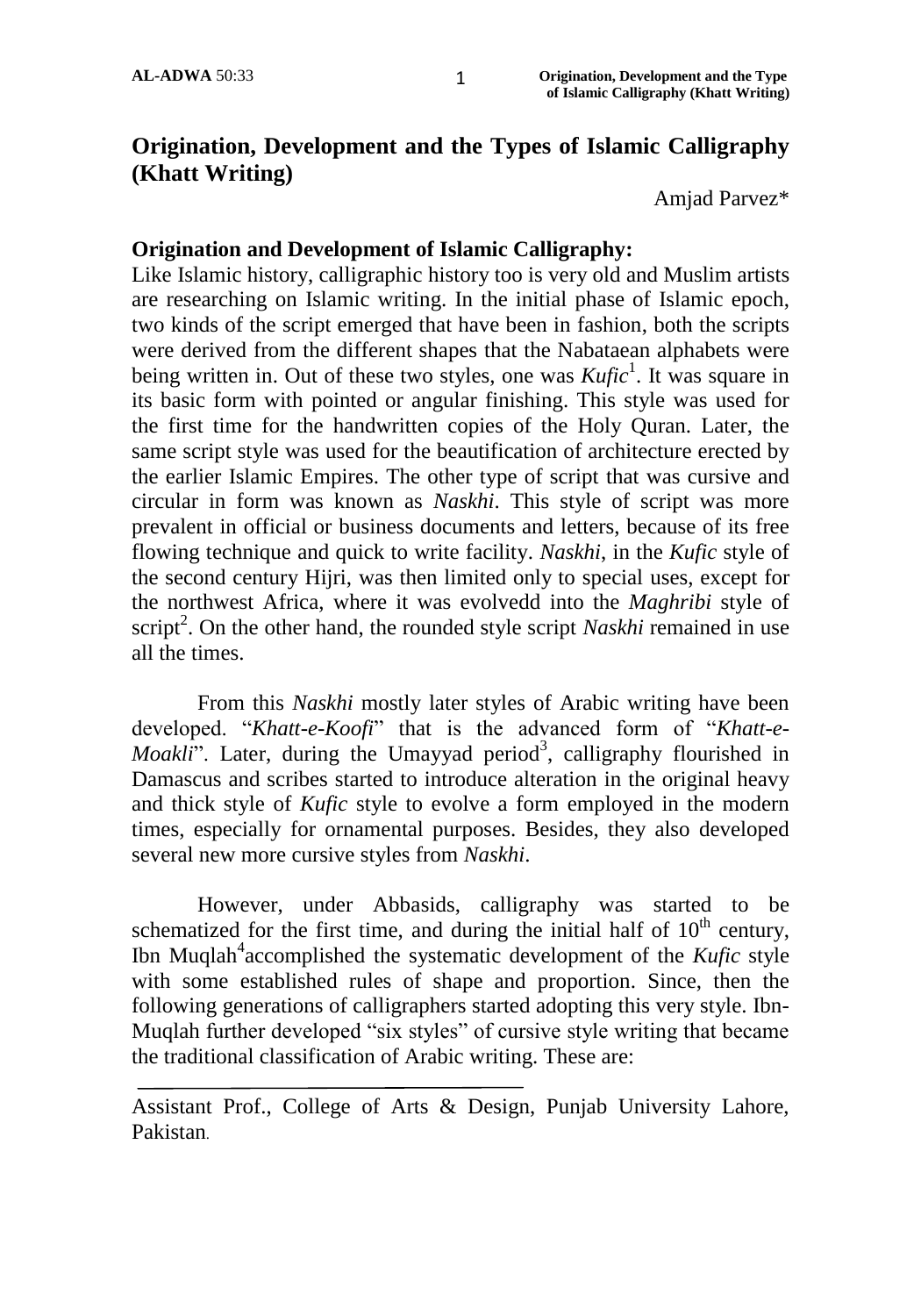- *1. "Khatt-e-Suls or Thulus"*
- *2. "Khatt-e-Muhaqqeq"*
- *3. "Khatt-e-Toqufe"*
- *4. "Khatt-e-Naskh"*
- *5. "Khatt-e-Rihan* or *Reyhan"*
- *6. "Khatt-e-Riquaa"*

Among these writing styles, "*Thuluth" and "Naskh"*were more familiarized normally used for general use because of their constricted principles. Later, from these styles and kufic, all calligraphers from Arab, Iran and Turkey elaborated and developed other writings. Such as, in Iran, with the combination of "*Khatt-e-Riquaa" and "Khatt-e-Toquee*" another delicate and graceful writing style developed and came into practice named as "*Khatt-e-Taaliq*". Further, the *Khatt-e-Taaliq* was evolved in *Khatt-e-Nasta"aliq* form. This beautiful, light and comprehensible *Nasta'liq* was the resultant combination of Persian Taliq and Arabic *Naskhi*, and Mir Ali Tabrazy invented this style. This style became famous due to its lucid charm and sweetness characteristics that it forgets all earlier styles.

However, later calligraphy gained highest development in Turkey, under the Ottoman Empire, other than in any other place in the Middle East. The Ottomans were not just interested to develop and improve the inherited scripts of Persians and Arabs but also further added some new styles such as "*Diwani*" 5 script. This style was used mainly for official documents that were issued by Ottoman council. Another Turkish contribution in style is "*Tughra*" that was formerly used for regal rulers just like an authentication stamp, and it's the stylized and elaborate writing version of the Ottoman ruler's name. This imperial style was later adopted by the Turkish and the Arab countries' rulers as a royal insignia on the coins and stamps.

A large number of the Mamluk Holy Quranic manuscripts were written with extraordinarily refined and restrained *Naskh* and *Thuluth*scripts, and these styles became synonymous with that period.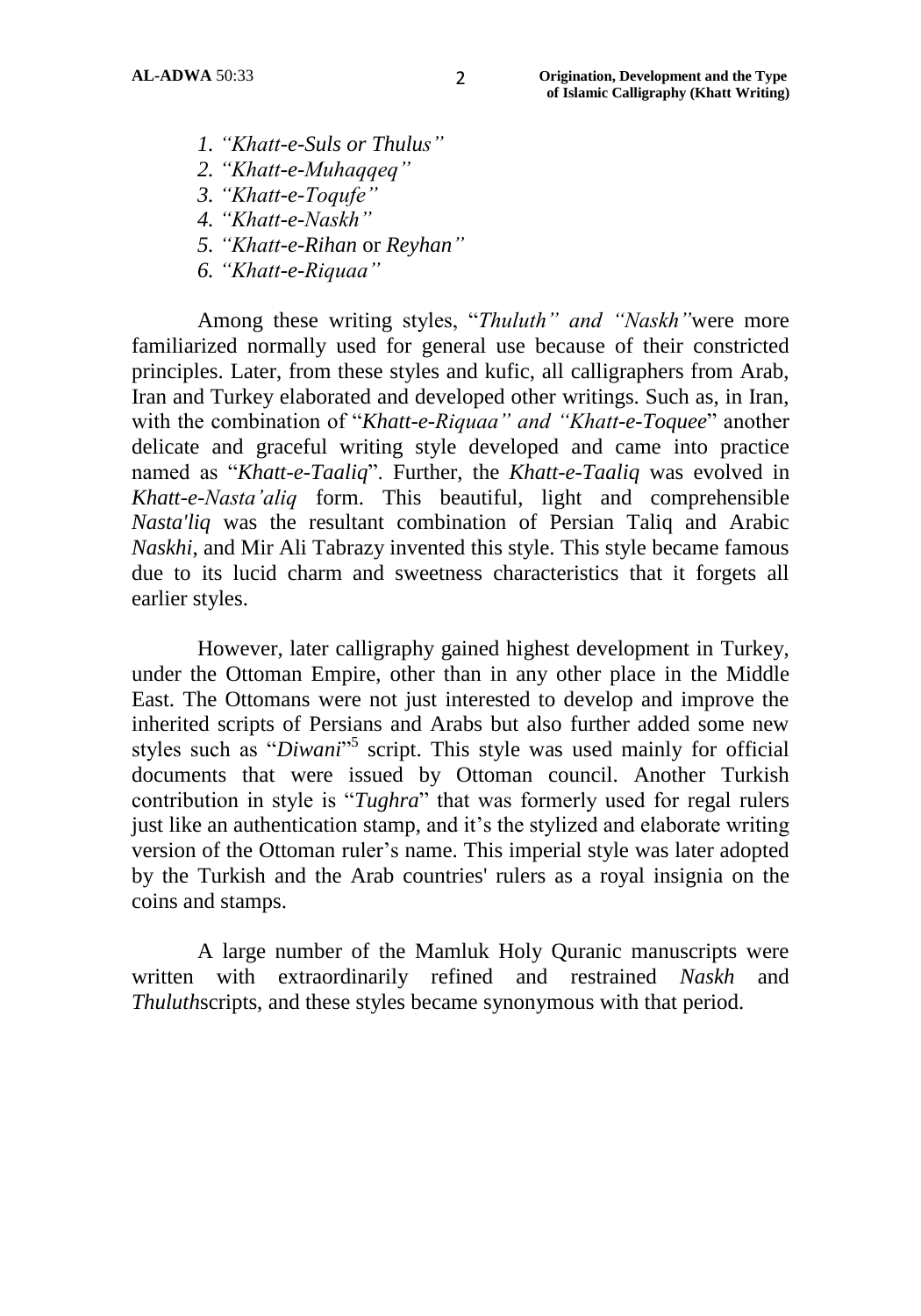

*Surat Al-Tauba*, 9, part of verse 1. A 14<sup>th</sup> C. Holy Quranic manuscript on paper from Mamluk Egypt or Syria written in the Muhaqqaq script.

Another style of calligraphy that was not frequently used nowadays is "*Muthanna*."<sup>6</sup> It is not considered as a type of script; however, it contains text in any one of the standard scripts, for example in *Naskhi.* Then it is worked into a pattern having one-half as the mirror image of the other. In other words, It may be named as pictorial calligraphy in which script<sup>7</sup> is written in either bird or animal, tree or any other object shape. These all styles are historical and conclusion of Islamic calligraphy.

After several ages, later during Mughal period, Emperor Babur pay attention and contribute another new style of the script known as *"Khatte-Babri,"* but this script could not gain popularity. After Babar's death,*Khatt-e Naskh* followed and Shir Shah coming to power. Epigraphs stand in testimony to Suri"s use of *Naskh* as a statement of power. During Humayun times, he brought with him several craftsmen from Persia like Khawaja Abdul Samad and Mir Ali Tabrazi (both were scribes too).

In the Emperor Akbar"s times, another style developed known as "*Dewani*" but it could not attract the royal courtiers or princes who ignored this style because mostly in the past, calligraphic creations were carried out in *Khatt-e-Nasta"aliq.* The renowned calligrapher Mir Punja Delhvi also worked in the *Nasta"aliq* style following his predecessors calligraphers, Abdul Majeed *Raqm*<sup>8</sup> and Tajud-Din *Zareen-Raqm*<sup>9</sup> who were considered master of this style. In late Akbarian period, more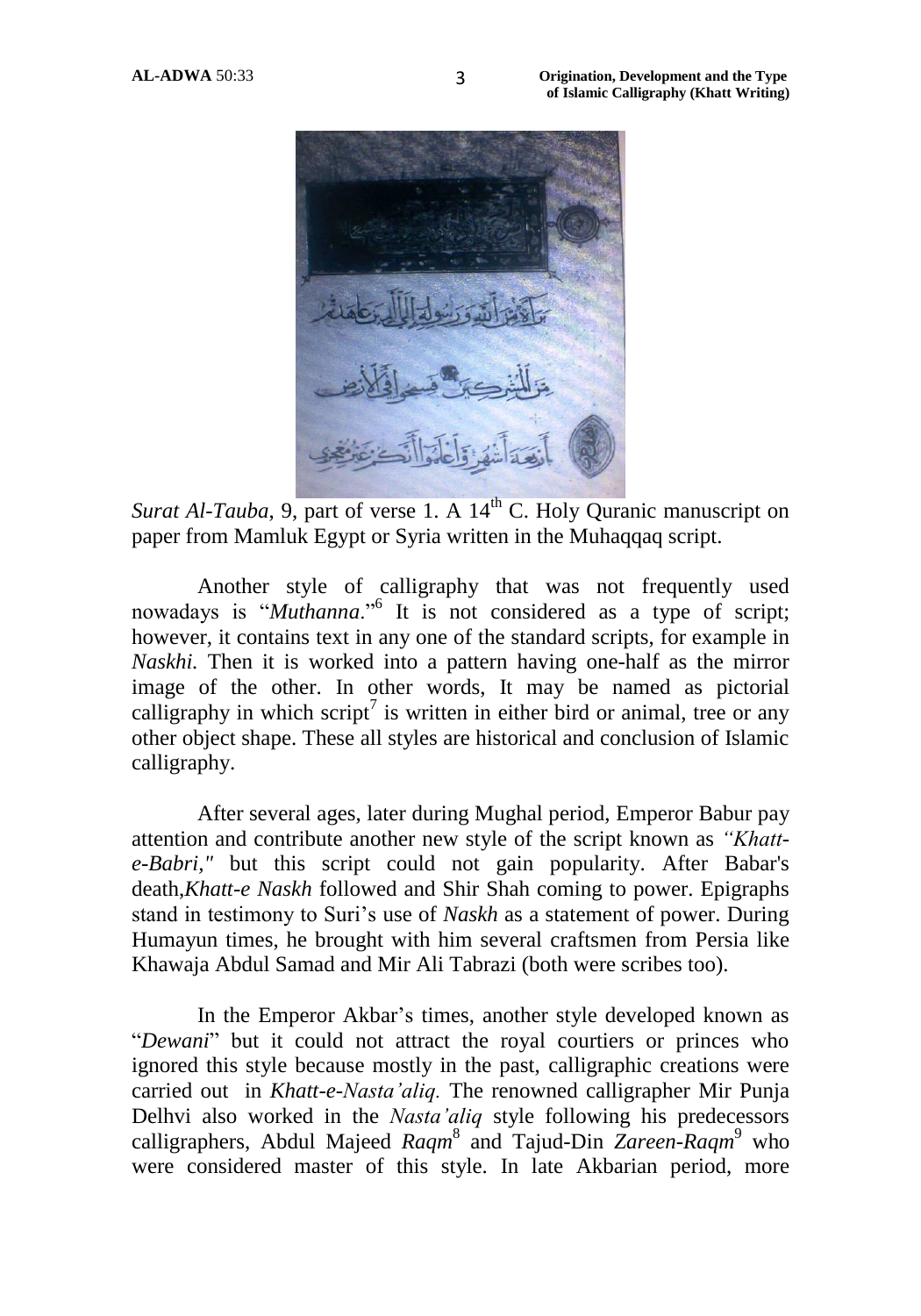manuscripts were written, which showed a gradual shift to a refined *Nastaliq*.

Jahangir's age is marked by several specimens of calligraphical panels and calligraphical albums. Some panels also depict scientifically correct portraits, plants and animal. Nastaliq was introduced by Abdul Rashid Dailimi. Further, ShahJahan period architectural monuments showed masterpieces of *Nastaliq,* especially Taj Mahal. Alamgir showed a decline in Nastaliq and court customs shifted to *Shikasta*. Bahadur Shah Zafar, the last of the Mughal Emperors, was a master scribe of *Naskhi* script.

All the history of calligraphy explains the vastness of this field to work and research. Modern calligraphers are still using the rules of these past Muslim calligraphers. The recent calligraphy, with modern and altered styles, is further contributing towards the contemporary possibilities of traditional and abstract calligraphy. However, modern or contemporary calligraphy with abstractive beauty, together with the traditional principles, touch the world of fine arts as well. Meanwhile several calligraphers still infuse the traditional way on modern calligraphy skill. Such as, Sadequain is well-known for his symbolic calligraphy, and he normally worked through color and brush on canvas.

Modern techniques and abstraction art inspired several fresh artists such as another artist "Ibn-e-Kaleem" from Multan who worked in Quranic calligraphy. He researched on these all six style of Islamic calligraphy and invented another contemporary style named as "*Khatt-e-Ra"ana*". He justified all previous styles and prepared rules of this new style. This style has sharpness and little bitterness, tang and dryness of recent taste. It has been pleasing curves and attractive form.

## **All Types of IslamicCalligraphic Scripts and its characteristics:**

*Kufic***: (**Pronounced "koo-fik"; Persian–Koufi)

Although its name refers to  $Kufa^{10}$  but this style is not believed to be originated in Kufa. The *Kufic* style is the one that remained in fashion for earlier scripts of Quran writing. Sometimes Kufic variants were also used for Quran writings. The *Kufic* style evolved precisely during the third and fourth century CE. Formerly, this style developed for writing on stones but later this style was adopted for religious text due to its formality and angular style. By the eleventh century, the *Kufic* script attained an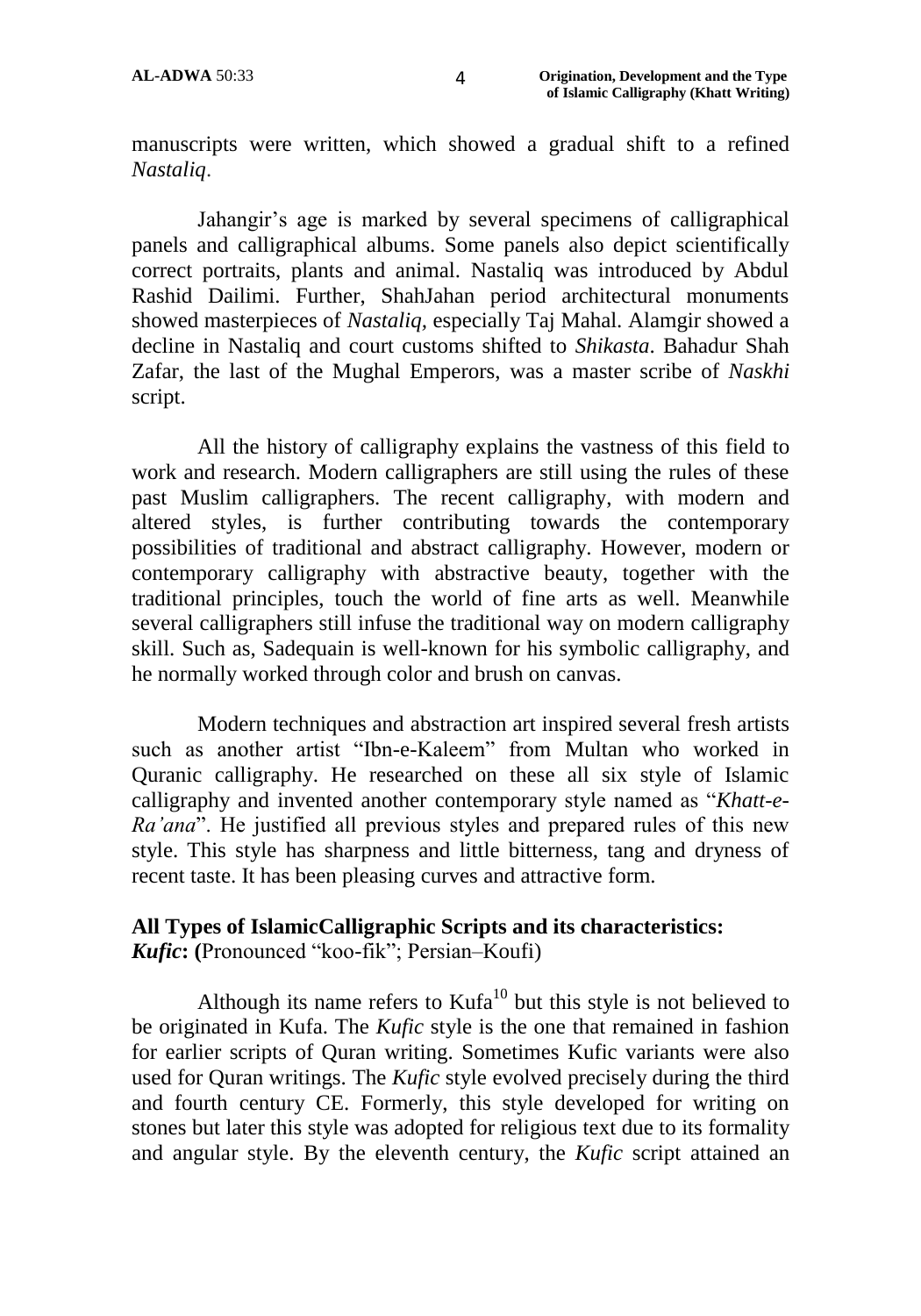ornamental peak under the Seljuqs, and this style remained in used until the end of thirteenth century. This style has become almost obsolete today due to its difficult writing style but sometimes still used as text on tiles or for inscriptions on architecture.

The distinct feature of this style is its angular shapes of lettering, have wide and short upright strokes and horizontal strokes with extended lengths. It is accomplished on a horizontal baseline. The early *Kufic* style avoided vowels and dots<sup>11</sup> around letters. Sometimes coloured dots were used around the letter that helps in pronunciation. This writing style is difficult in its nature as the letters and alphabets are carried out with a pen in a linear style instead of the series of pen strokes.

## **Types:**

The early two main types of scripts were produced in Kufa.

One is "solid heavy" lettering style or "*Al- Khat al-tizkari*". This is ceremonial writing style and usually on hard materials like wood or stone. It has beautiful decorative nature. Occasionally it avoided any points or link between the letters. Second style is "flexible script."This style moved to Kufa from Madina. It has easy writing style and also identified as an editorial script, mostly used for communication, writings and registrations.The combination of these two types formed another third type that was used for writing the Quran due to its elegance and beauty, flexibility and firmness. This style remained popular during the first three centuries of Islam.Later several *Kufic* style types were derived due to its decorative and artistic nature. The historians have divided it into four main types.

The "simple *Kufic* script"has plain style without any ornamentation or leaf-like shapes. This style spread during the emergence of Islamic world and remained favorite writing style in the wester Islamic world up to later ages. Writing on Dome of the Rock (Jerusalem) is the example of this style."Vegetal *Kufic* script" is another type that flourished in Egypt and then spread both east and west of Islamic world. This style has leaflike ornamentations, and vertical strokes were used in its letter's ending.

Another third type of *Kufic* script is "connected braided" style. This style ornamentation addition makes it highly complicated to distinguish between script elements and ornamentation. Letters are braided and joined in a beautiful framework of weaving style. The fourth type of Kufic is "geometric" style that remained dominant in Iran and Iraq. It has geometrical features like use of acute angles and straight elements. It"s purely a decorative handwriting and the interweaving style of letters mostly makes its sentence difficult to understand[.](http://calligraphyqalam.com/gallery/index.php?album=Kufic.alb)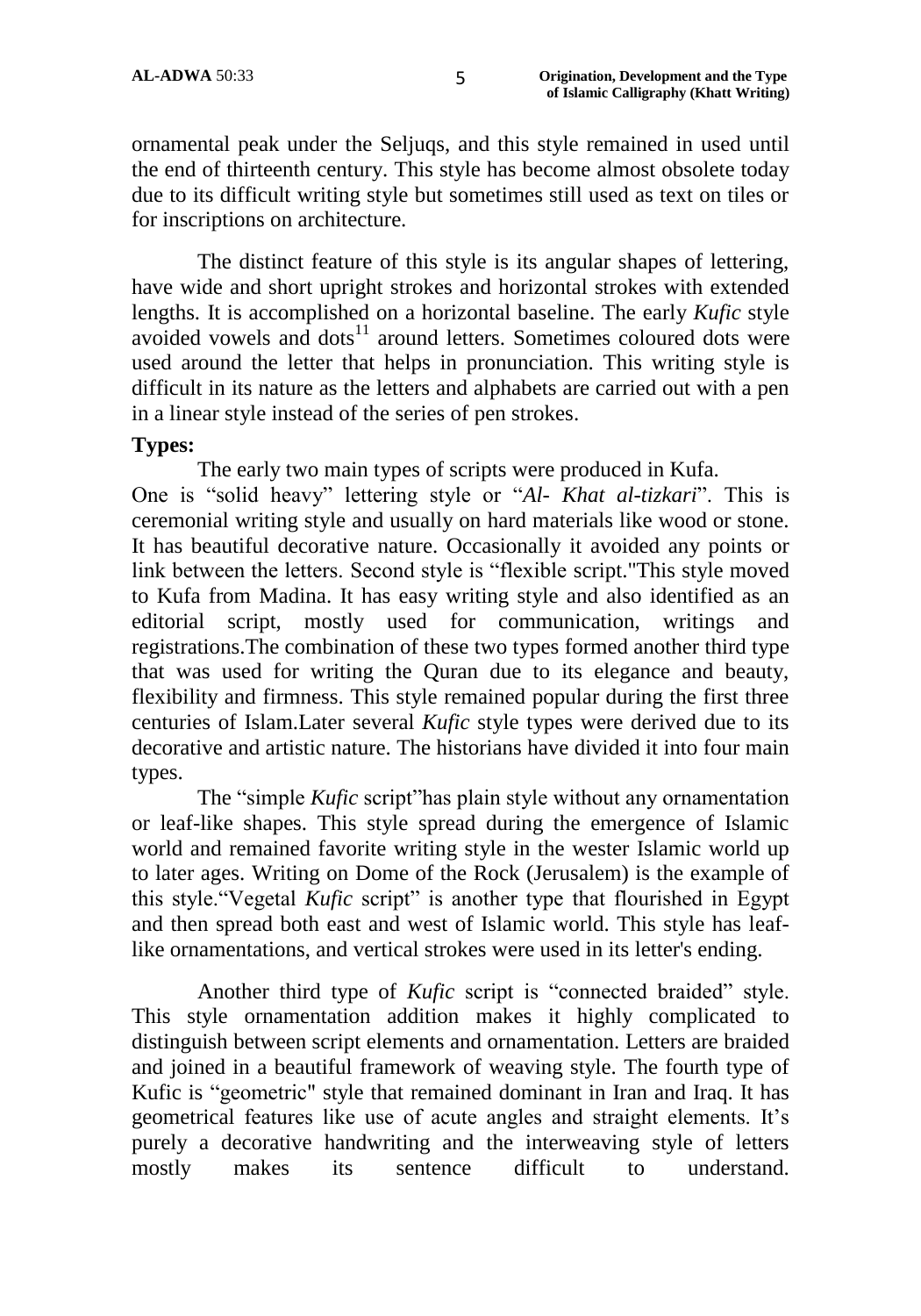## **[Calligraphy in the](http://calligraphyqalam.com/gallery/index.php?album=Kufic.alb)** *Kufic* **Script**





Decorative *Kufic* Plaited Eastern *Kufic*



Early *Kufic* Script Eastern *Kufic*

## *Maghrebi*

"*Maghrebi*" is Arabic word means "western."Name refers to the western Islamic world. This script is stylized *Kufic* script form that developed in Spain (in Morocco) and North Africa in the  $10<sup>th</sup>$  century and still used there but now its use is decreasing. It used not only for Quran and other religious manuscripts but also for scientific and legal writings.

This style is derived from earliest Arabian Peninsula rounded script. The main feature of this style is that its writing style is on parallel baseline with uniform thickness stoke and often brown ink is used. However, vowel-marks are mostly flat rather slanted. Descendant strokes carry huge bowls, with sweeping curves *Al-Khat al-tizkari*.

Ibn Khavarazmi, (a historian of  $14<sup>th</sup>$  century) explained the different strokes of huge bowled calligraphy, that Maghreb calligraphers were trained to write the whole word. On the other hand, the eastern calligraphers used to write the word in separate letters. The change in the shape of letters, was mainly dependant on the meaning of the word they were in, rather than on a sequence of given rules.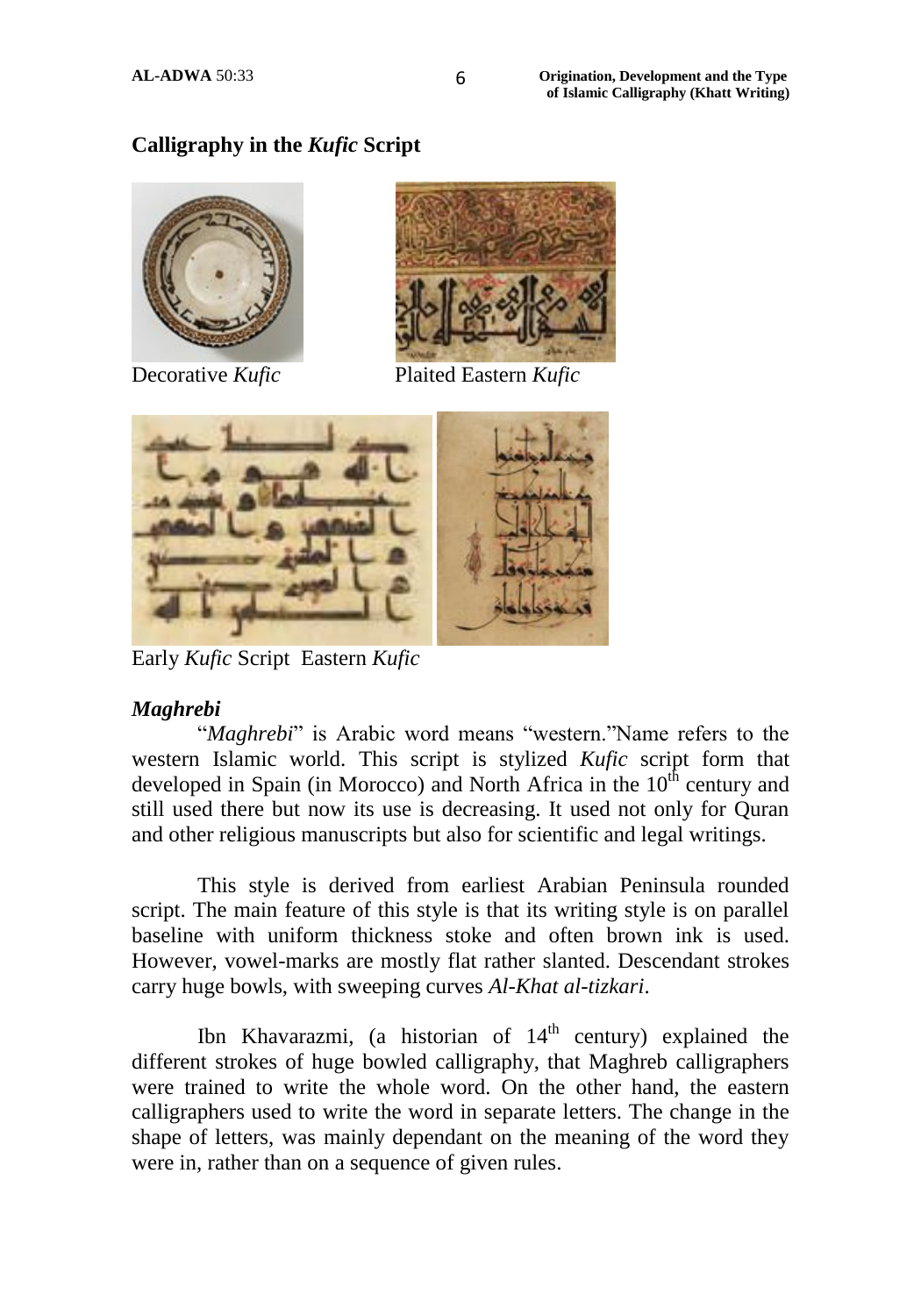

### **C[alligraphy in the](http://calligraphyqalam.com/gallery/index.php?album=Maghribi.alb)** *Maghribi* **Script**

*Naskh***(**Pronounced "nask"; Turkish–Nesih**)**

"*Naskh*" is derived from"nasakha" (verb), meaning "to transcribe or copy" It developed in  $10^{th}$  century and in  $15^{th}$  century, Seyh Hamdullah refined its style. It finally replaced Kufic for Quranic writings and now mostly Quran is written in this style. It is still used by the calligraphers. This style is mostly popular for book writings and in printing for printed Arabic font due to its clear readability quality. *Thuluth* script is often used in combination with *Naskh*.

Its main features are that it isquick, balanced, small and neat in writing and more curved than *Rayhnai*. It is flat and roundshaped and light with heavy strokes have an equal division. Letters are, to some extent, slim to left and descendent letters end in an upward hook. This style letters are based on diverse proportions, and one cannot learn this style easily.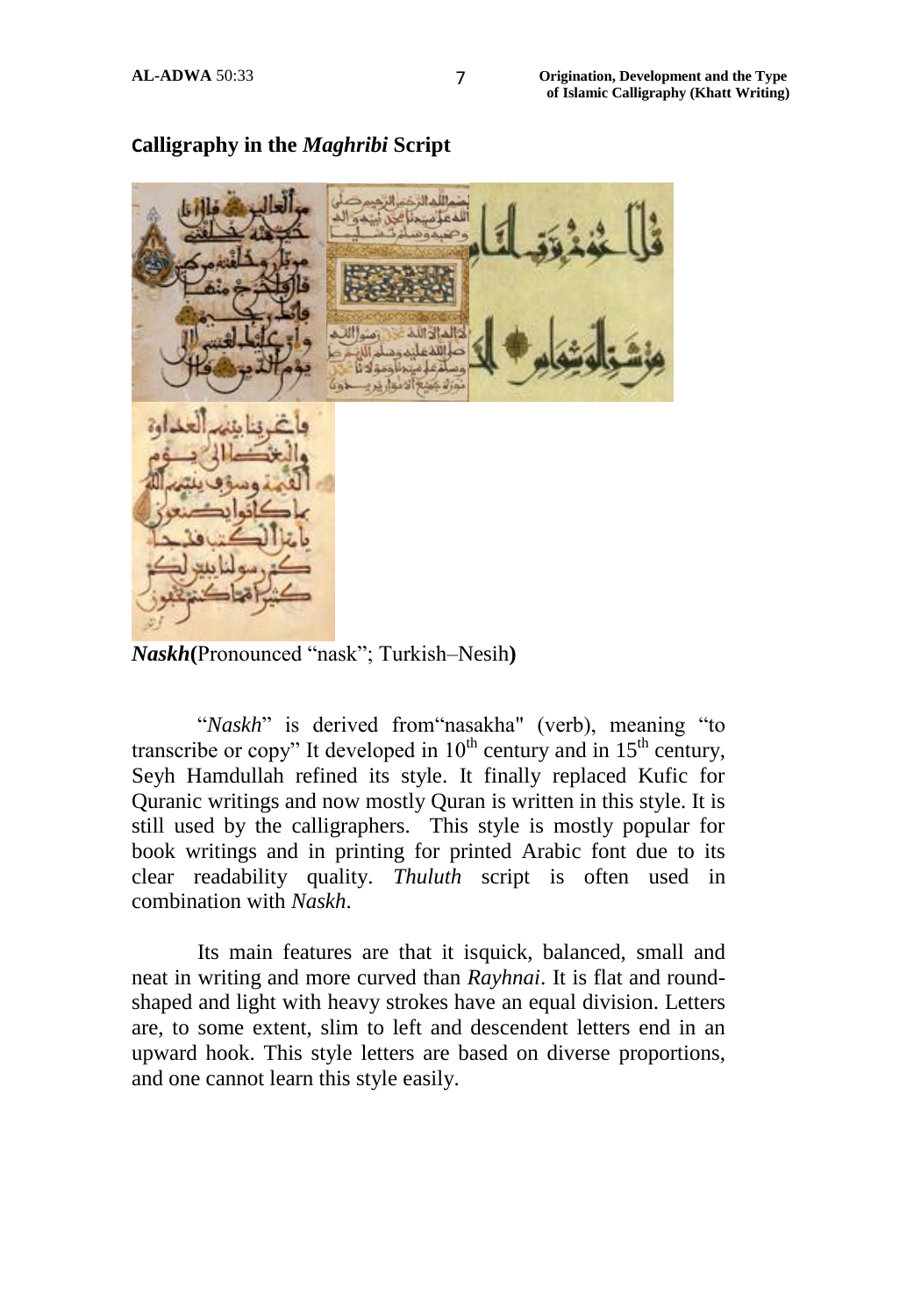

**[Examples of calligraphy in the naskh script](http://calligraphyqalam.com/gallery/index.php?album=Naskh.alb)**

*Thuluth* (Pronounced "thoo-looth"; Turkish–Sulus)

"*Thuluth*" means "one-third." This maybe refers to its pen size. As one-third pen size used for the larger scripts so-called *tumar*. It developed in  $10^{th}$  century and refined in  $15^{th}$  century by [Seyh Hamdullah](http://calligraphyqalam.com/people/seyh-hamdullah.html) and still in use. It is used mainly for architecture and tile inscriptions. This script is often used as a companion"s script with *Naskh* and is the most versatile powerful script. A calligrapher is not considered perfect if he is unable to write in *Thuluth*. Its vertical strokes have a slope on the left side, and horizontals have a profound curve. The end of mostly descendant letters, turn up in hook. Often written to connect letters and many alternative letter forms occurs in this script. This script has quality for writing diverse types of texts.

## **[Calligraphy in the](http://calligraphyqalam.com/gallery/index.php?album=Thuluth.alb)** *Thuluth* **Script**



*Riqa***:** (Pronounced "rik-ah"; Turkish–Rika")

"*Riqa* "" is derivative of word *ruq"a* (the Arabic noun), which means "a patch or piece of cloth." The script was entitled so because it was often written on tiny pieces of paper to petition royalty. It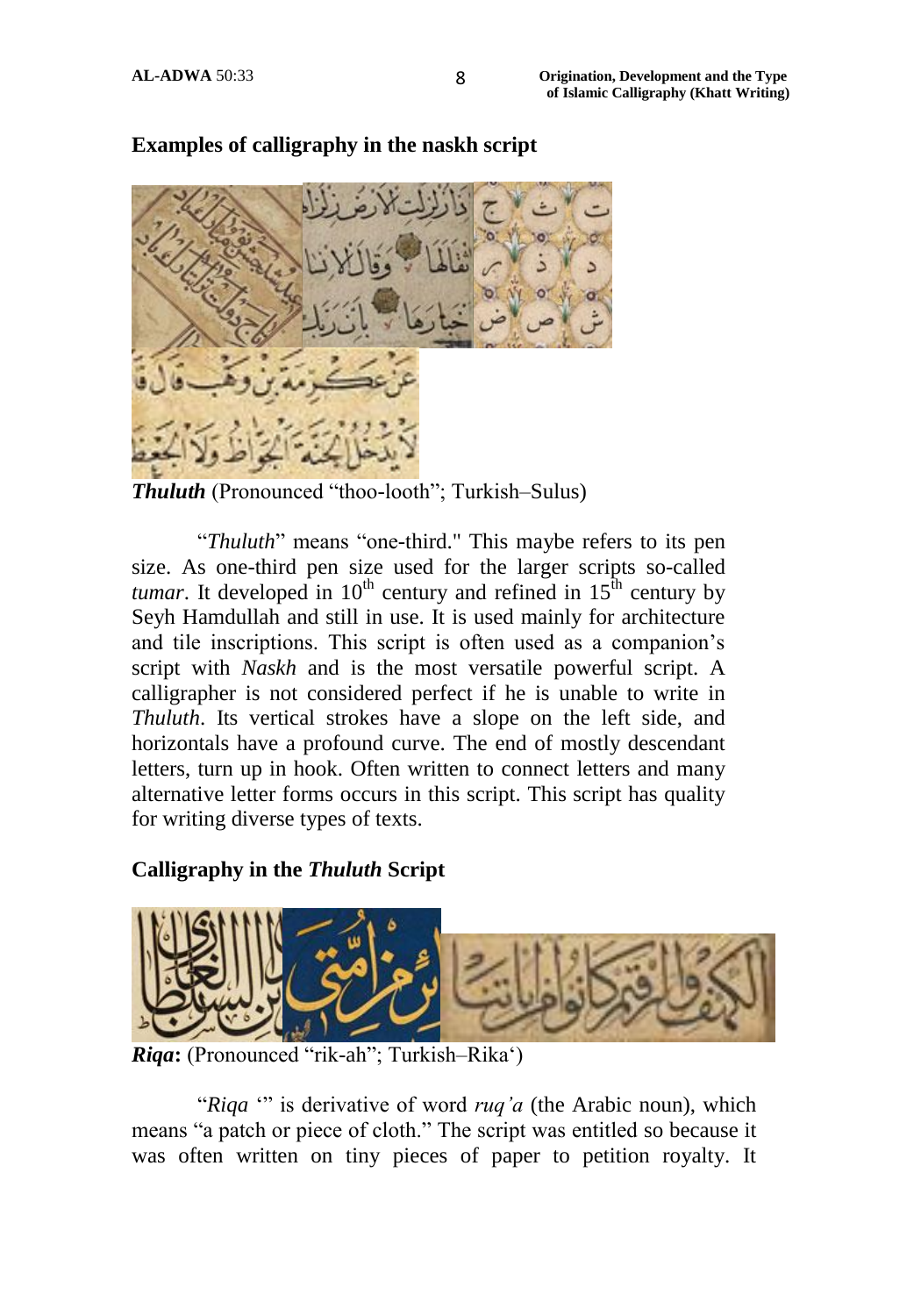developed in the 10th century and got refined in the  $15<sup>th</sup>$  century by Seyd Hamadullah. This script progressed in the Ottoman script known as *Ijaza* (Turkish–Icaze) but now obsolete. In the early development stages, this script was used for personal communication, stories, poems, writing letters and later for official letters and documents. This script has remained more in fashion for writing colophons of the books; displaying the place and date of writing. *Tawaqi* is its companion larger script that mostly used in combination with *Riqa*. This script features round letter shapes and small form of *Tawaqi*.

## **[Calligraphy](http://calligraphyqalam.com/gallery/index.php?album=Riqa.alb) in the** *Riqa* **and** *Tawqi* **Scripts**



*Muhaqqaq* **(**Pronounced "moo-huk-uk"; Turkish–Muhakkak; Persian– Mohaqqaq)

"*Muhaqqaq*" meaning is "fully-realized,"and also "strongly expressed." This script also developed in  $10<sup>th</sup>$  century and refined in  $15<sup>th</sup>$  century by Seyh Hamdullah and at the  $17<sup>th</sup>$  century end, it grants its place to *Thuluth*. This script was used all over Islamic world to write Qurans and fine architecture inscriptions. Now, this script is obsolete but by practice still used to write the "*bismillah*."

Often, this script is written in combination with the *Rayhani* script that is a minor variation of the *Muhaqqaq*. Its main features are that its angular script with straight letters, precise and cautiously wellbalanced ascenders and horizontal letters. Descendants curved strokes every so often encircle the next letter. It has strong horizontal emphasis and descendant strokes finish in pointed ends rather than rotating upwards in a hook shape.

9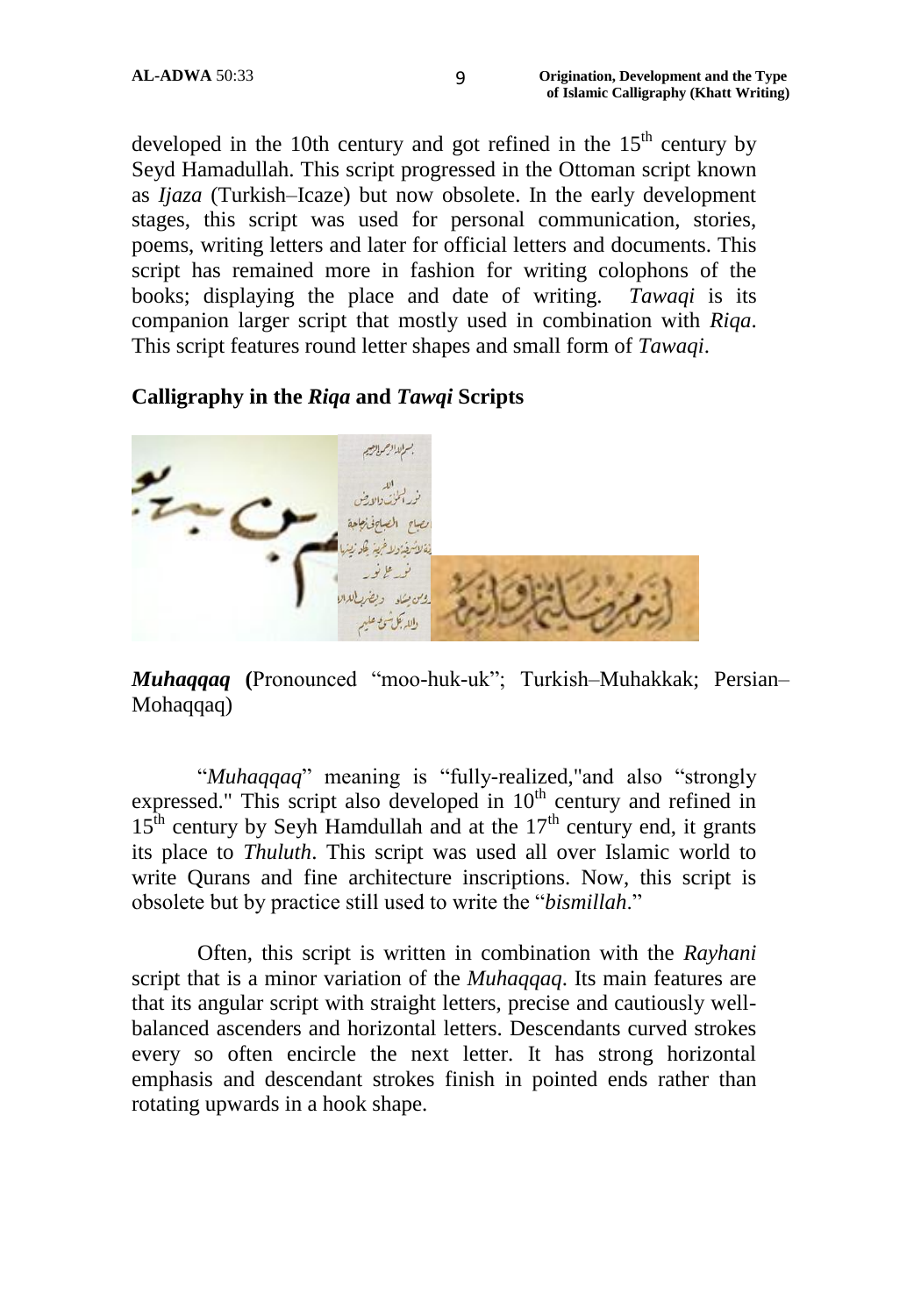

## **[Calligraphy in the](http://calligraphyqalam.com/gallery/index.php?album=Muhaqqaq.alb)** *Muhaqqaq* **and** *Rayhani* **Scripts**

*Rayhani* **(**Pronounced "ray-ha-nee"; Turkish–Reyhani; Persian–Raihan)

"*Rayhani*" word meaning is "the aromatic plant basil" or "having a fragrance." It developed in  $10<sup>th</sup>$  century and refined in  $15<sup>th</sup>$ century by Seyh Hamdullah. This script was used for copying Quran. *Muhaqqaq* is its companion script, and its larger script is often used in combination with *Rayhani*.

Unlike *Muhaqqaq*, this script use started to decline after 17<sup>th</sup>century, and Naskh took its place. The distinct characteristics of this script are that it is easily legible script whose lettering shapes are pointed than *Naskh* and generally has a prominent spike-like format on initial alif-lam letter shape. This script is a small form of *Muhaqqaq*.

### **[Calligraphy in the](http://calligraphyqalam.com/gallery/index.php?album=Muhaqqaq.alb)** *Rayhani* **scripts**



*Tawaqi***:**(Pronounced "Tao-kee"; Turkish–Tevki"; Persian–Toqi")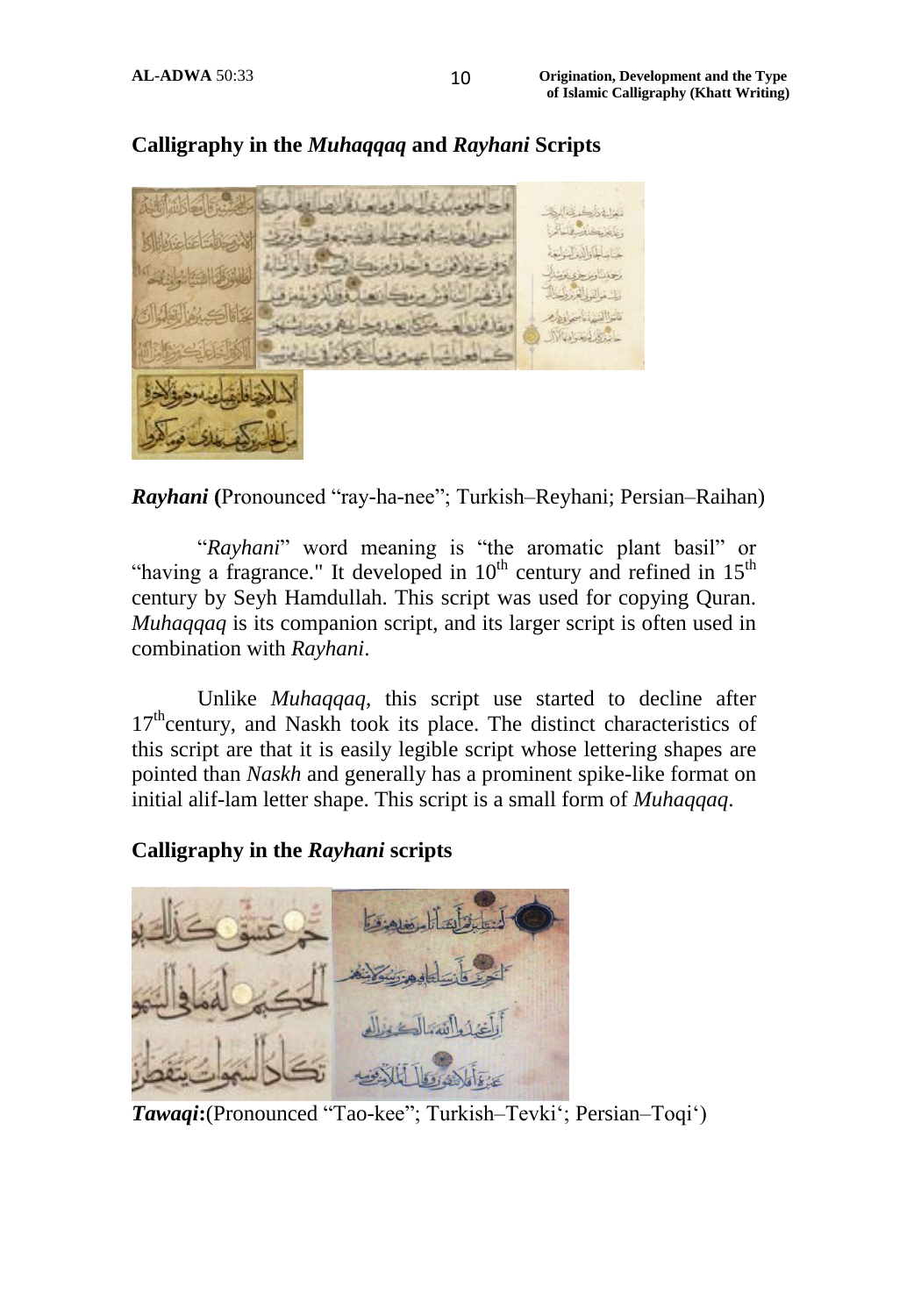"*Tawaqi*""is a derivation of Arabic word,waqa"a, (verb)which means "to sign," as it was frequently used to write as a sign on a ruler's announcements. This style developed in 10<sup>th</sup> century and refined in 15th century by Syed Hamdullah. Laters, *Diwani* replaced it in 19<sup>th</sup> century and generally obsolete today. This script was mostly used for royal official documents and certificates and scrolls. However, in ancient Persia this script was used for colophon writing of books that depicts the place and date of writing. *Tawaqi"* companion script is *Riqa* which is the smaller form of the same script.

This script's main features are that its letters do not connect to the left and are often linked in the script (unauthorized ligatures). This feature causes it to be written in speed. Its features are proportionally smaller ascending strokes, and more profoundly are curved with horizontal strokes. This script is a smaller variation of *Thuluth*, and its letters are comparatively rounded and compacted in shape and style.

#### **[Calligraphy](http://calligraphyqalam.com/gallery/index.php?album=Riqa.alb) in the** *Tawqi* **Scripts**



#### *Ta'liq*

"*Ta"liq"*word meaning is "suspension," or "hanging together." This script was formed in the eleventh century but standardized in thirteenth century; even in the modern times, it exits in practice. This script was used for recording literary works, poems, letters and bookwriting, for official communication in royal courts and calligraphy specimens. The distinct characteristic of this script is that its descendant strokes seem as loops. Wide spaces between lines and letters are more rounded with extreme contrasts in letter spacing. The lines ascend upward when they go from the right side to the left and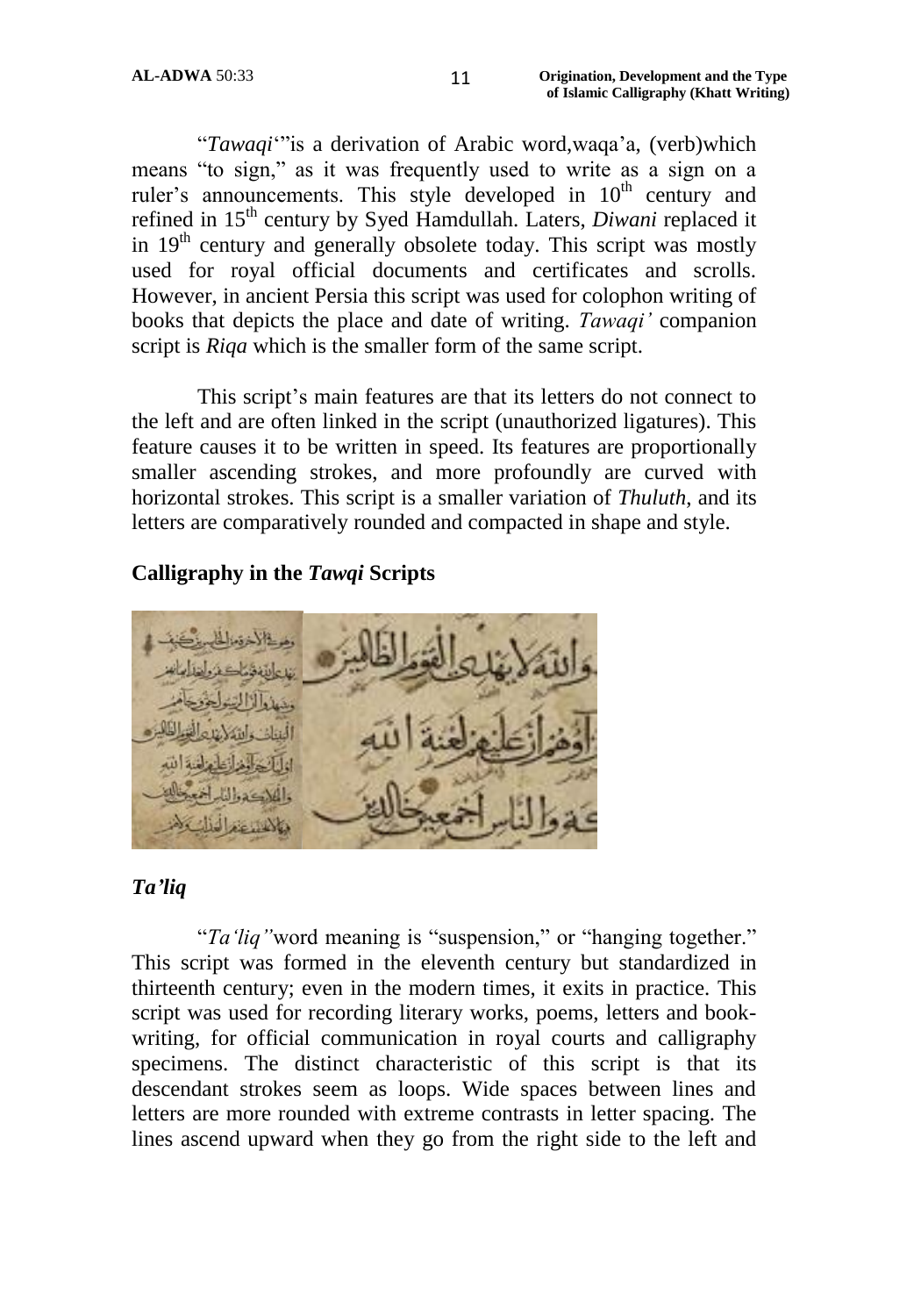the letters that do not unite on left are every so often linked in the script (unauthorized ligatures).

#### **[Calligraphy](http://calligraphyqalam.com/gallery/index.php?album=Taliq.alb) in the** *Ta'liq* **script**



*Nasta'liq*: (Pronounced "nes-tah-leek"; called "talik" in Turkey, so-called "farsi" in the Arab world)

"*Nasta*"*liq*" is supposed to be an amalgam of "*Naskh*" and " $Ta'liq$ ." This script developed in Iran in 15<sup>th</sup> century but finalized in Tabriz and Baghdad in  $16<sup>th</sup>$  century and still in use today. Possibly this script was created by Mir Ali Tabriz when he dreamed about the flying ducks. This script was initially developed for Iranian language writings, Persian poetry and the albums of calligraphic samples known as *Qit"a*.

This script used in both Persia, and in the subcontinent (India and Pakistan) for Non-Quranic works such as literary works. It's very difficult to execute, and it contains the features of both *Naskh* and also *Ta"liq*. Its letter shapes seem deep hook-like, and differ generally in thickness. It has short vertical strokes while broad and sweeping horizontal strokes. Swift, calm and flexibility is its overall impression, and its letter seems floating or hanging across the folio. This feature is looks more enhanced when the text is organized on a diagonal line, a practice more suitable for writing poetry in *Nasta"liq*. This script is never written with vowels, however, *Shadda* and *Hamza*<sup>12</sup>are found.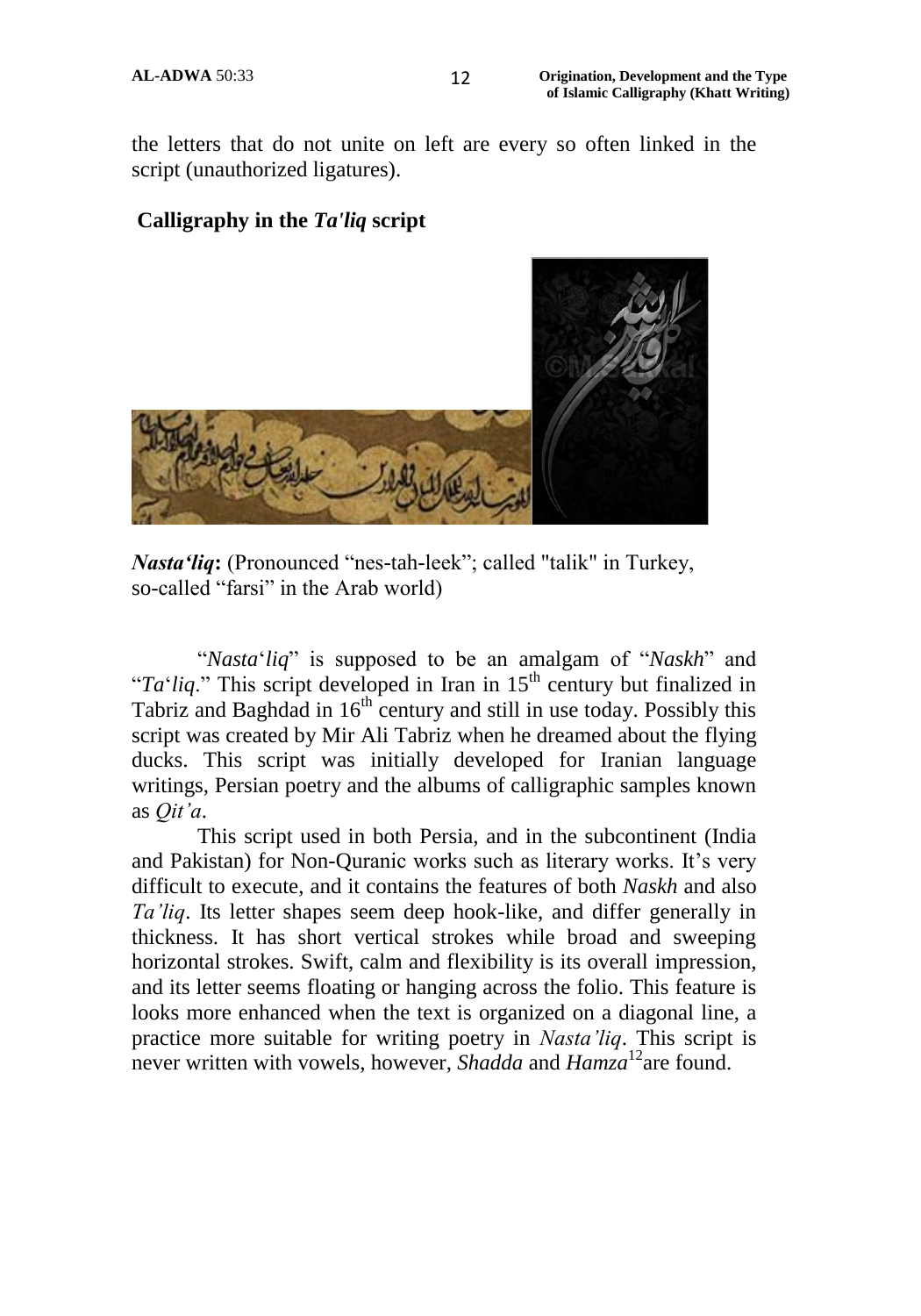

**Calligraphy in the** *Nasta***'***liq* **script**

*Shikasteh* **:**( Pronounced "shi-kas-teh"; Persian–Shekasteh)

"*Shikasteh or Shikastah*" word meaning is"broken," as this script is a "broken" form of the *Nasta*"*liq* (or ta"liq). It is the second famous Persian calligraphic style, which is "Cursive *Nas'taliq*" or "*Shekasteh Nas'taliq*" that prominently follows the similar rules of *Nas'taliq*, with extra flexibility. This script evolved in the fourteenth century but became widely popular in Iran during the ninteenth century during the Qajar reign, and even used today.

This script due to its quickly written quality used for large-size documents, official declarations and also for poetry due to its flowery visual style. The unique characteristic of the script is that it is unreadable to the inexperienced eye. Its letters are complex and dense shape and written slantwise across the folio. Its vertical strokes are enormously short and letters and words that normally do not unite are frequently joined in this script. The *Shikasta* is either *Ta"liq* or *Nasta*"*liq* script, written in a swift manner. Every word in this style is accomplished with a single pen stroke, whereas, the pen always remain in contact with the surface or the page.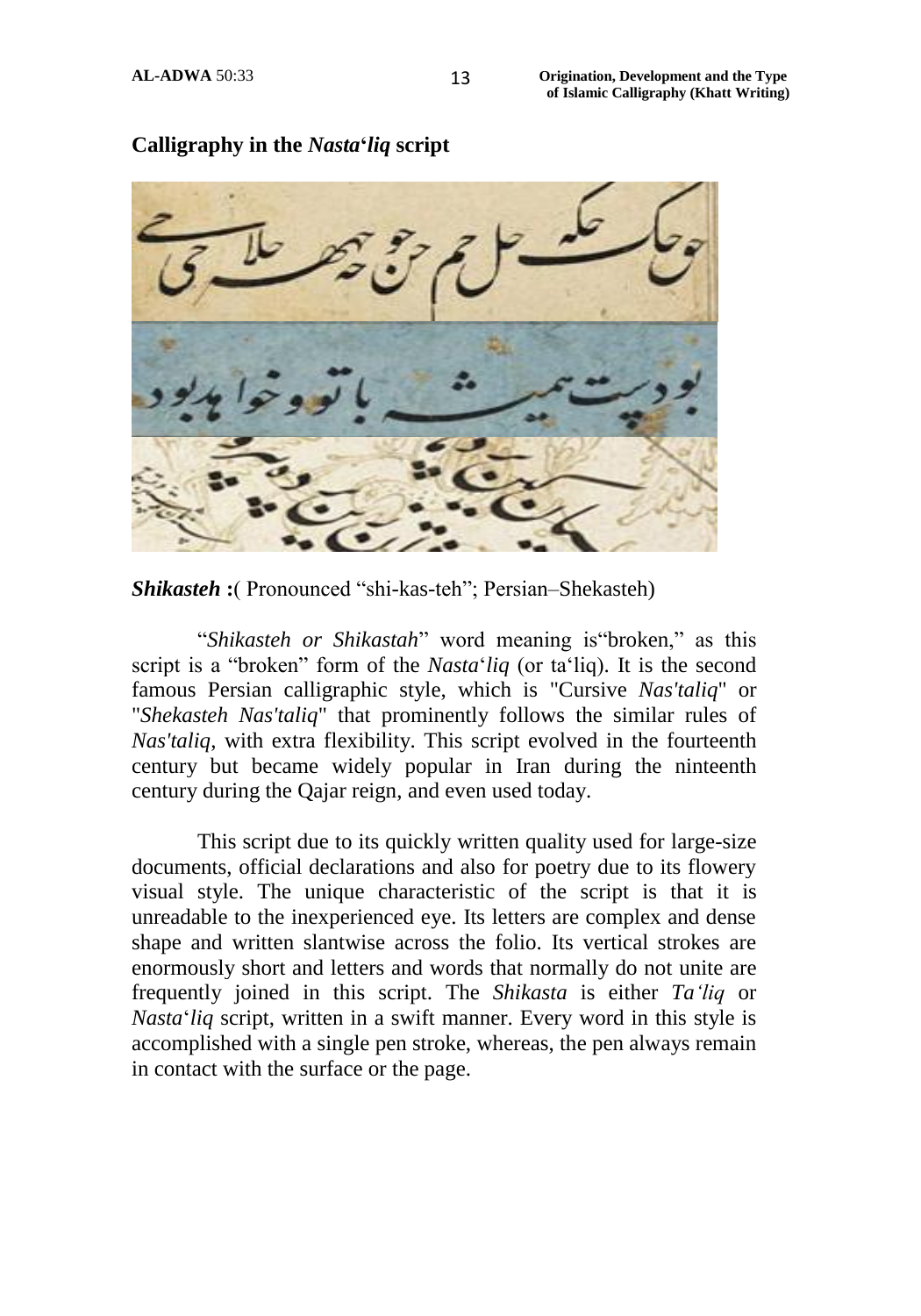

## **[Calligraphy](http://calligraphyqalam.com/gallery/index.php?album=Shikaste.alb) in the** *Shikaste* **Script**

#### *Diwani*

"*Diwani*" is a derivation from the word "divan<sup>13</sup>." It developed in  $16<sup>th</sup>$  century and reached at the topmost in  $19<sup>th</sup>$ century and is still in use. This script was used for official documents, letters and communication in Ottoman court. Its distinctive quality is that its letters and words do not connect to the left side and are often united in the script. Its lines ascend as they move from right to left and wide spaces appear in between lines. *Diwani* script is not easy to read and write in its large (*Dijali*) form.

When written in *Dijali* form, the empty spaces in a script are filled with small dots that add a cover of decorative detail in this style and because of this, it creates an extreme stylization and unauthorized links. This made *Diwani*, an idyllic script to be used as court documents, as it assured secrecy and secures them from forgery.

#### **[Calligraphy in the](http://calligraphyqalam.com/gallery/index.php?album=Divani.alb)** *Divani* **Script**

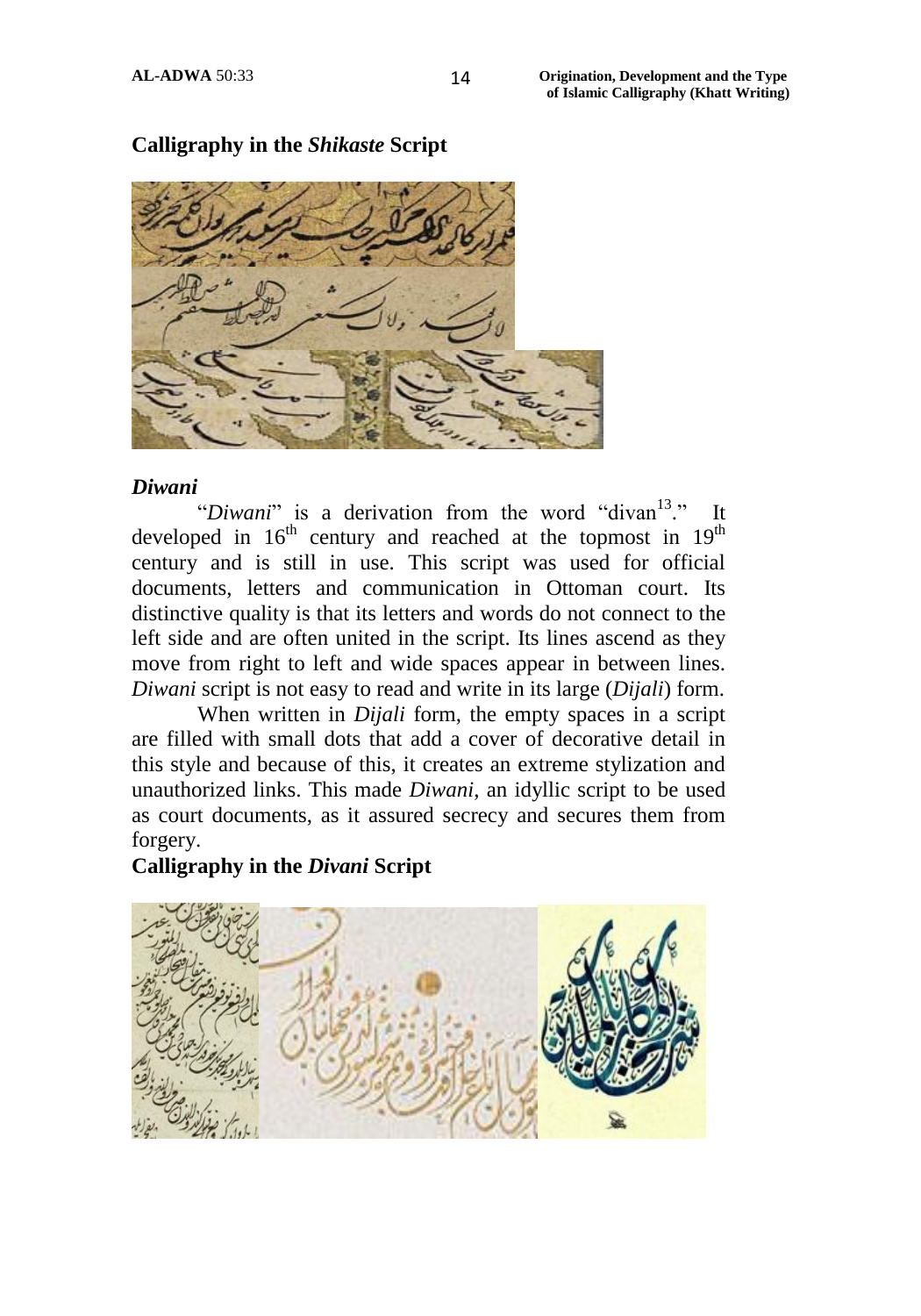#### **Conclusion:**

The development of calligraphy explains the connection of style with one another. Initial Islamic phase two script appear angular and square *Kufic* (for Quran) and round and cursive *Naskhi* (for official documents). Both extracted from Nascriptsn alphabet and from *Naskhi* mostly Arabic writing letter style developed. *Kufic* later developed in *Magribi* style in Northwest Africa and during the Naskhi, alteration in the original heavy and thick style of *Kufic* and several new more cursive styles from *Naskhi*.

Under Abbasids, calligraphy schematized and Ibn-e Muqlah accomplished the methodical and organized expansion of the *Kufic* style and developed some rules of shape and proportion. He also introduced "six styles" of cursive style writing, among these *Thuluth*" and "*Naskh*" were more familiarized that are normally used. The *Kufic* attains its peak during the Seljuk and several *Kufic* types appeared in history such as solid, flexible, simple, vegetal, braided, and geometric.

Later in Iran, combination of "*Khatt-e Riquaa*" and *Toquee*" evolved as the *Khatt-e-Taaliq".* Further, it was developed in "*Khatt-e-Nasta"aliq*" form, which depicts the qualities of Persian *Taliq* and Arabic *Naskhi,* and Mir Ali Tabrazy invented this style. Later in Turkey, "*Diwani*" script appeared mainly for official documents and "*Tughra* used as an authentication stamp.

However, Mamluk Holy Quranic manuscripts were in *Naskh* and *Thuluth* scripts. Another style not frequently used muthanna which is a kind of pictorial calligraphy in the standard script such as *Naskhi*. Later, during Mughal period new style *Khatt-e-Babri,"* could not gain popularity and again *Khatt-e Naskh* followed. In Akbar"s times, "*Diwani* style developed but not gain interest and again refined *Khatt-e-Nasta"aliq* in manuscripts became popular in his later period and also in Jahangir and ShahJahn period too.

Alamgir court customs shifted to *Shikasta* and the BahadurShah court to *Naskhi* script. Recent calligraphers mixed the traditional and abstract style, and new style appeared such as Sadequian"s calligraphy style and *Khatt-e-Ra"ana*" by "Ibn-e-Kaleem." Thus all the styles depict not only the connection with one another but also explain that though all styles have unique qualities but still among them;*Kufi*, *Naskhe*, *Nastaliqe*, *Shikasta,* have been more widely used in India and Pakistan.